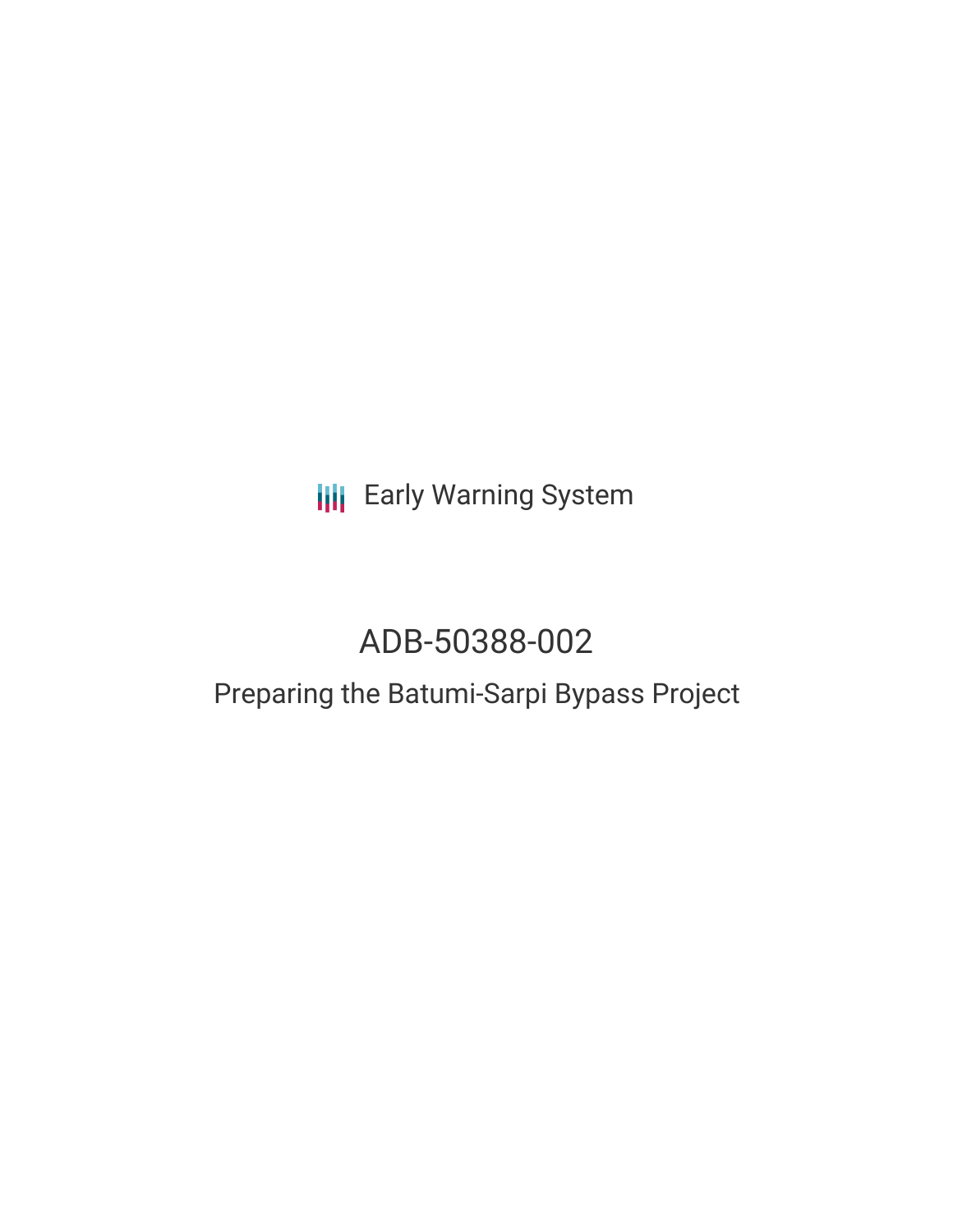#### **Quick Facts**

| <b>Countries</b>               | Georgia                      |
|--------------------------------|------------------------------|
| <b>Specific Location</b>       | Batumi, Sarpi                |
| <b>Financial Institutions</b>  | Asian Development Bank (ADB) |
| <b>Status</b>                  | Approved                     |
| <b>Bank Risk Rating</b>        | U                            |
| <b>Voting Date</b>             | 2019-09-27                   |
| <b>Sectors</b>                 | <b>Technical Cooperation</b> |
| <b>Investment Type(s)</b>      | Grant                        |
| <b>Investment Amount (USD)</b> | $$0.40$ million              |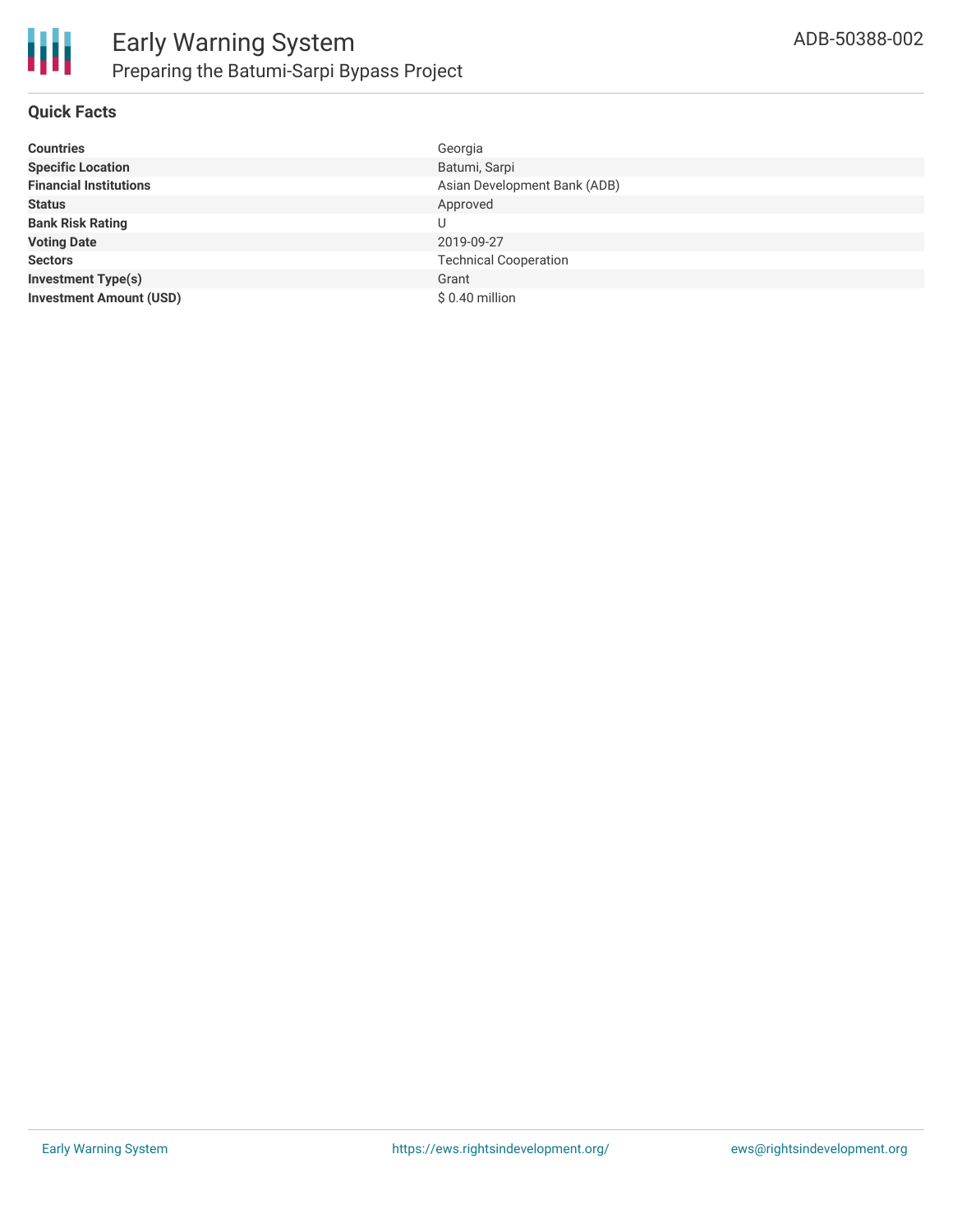

#### **Project Description**

According to the Bank's website, this project finances assistance to the government of Georgia in preparing the Batumi-Sarpi bypass project.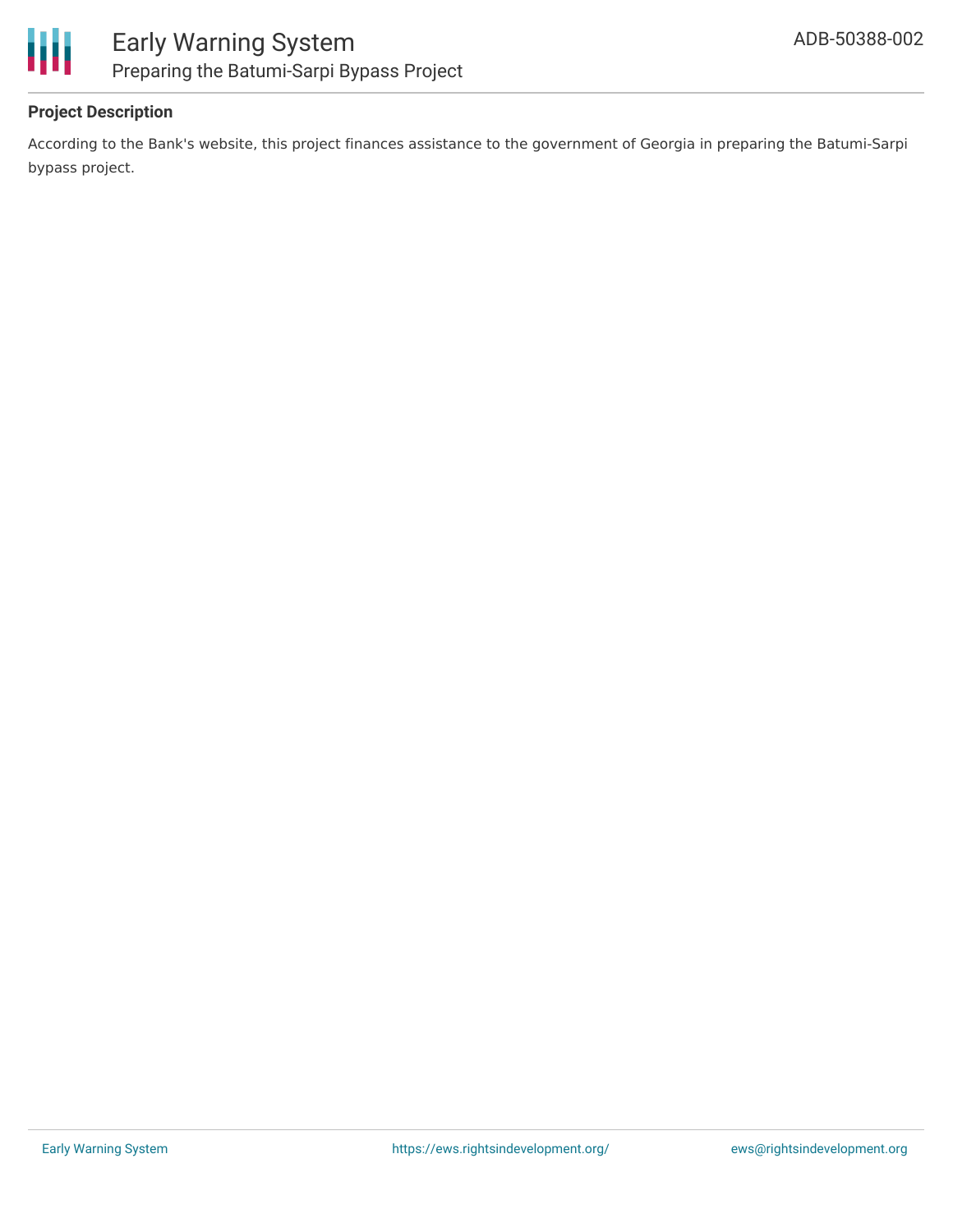

#### **Investment Description**

Asian Development Bank (ADB)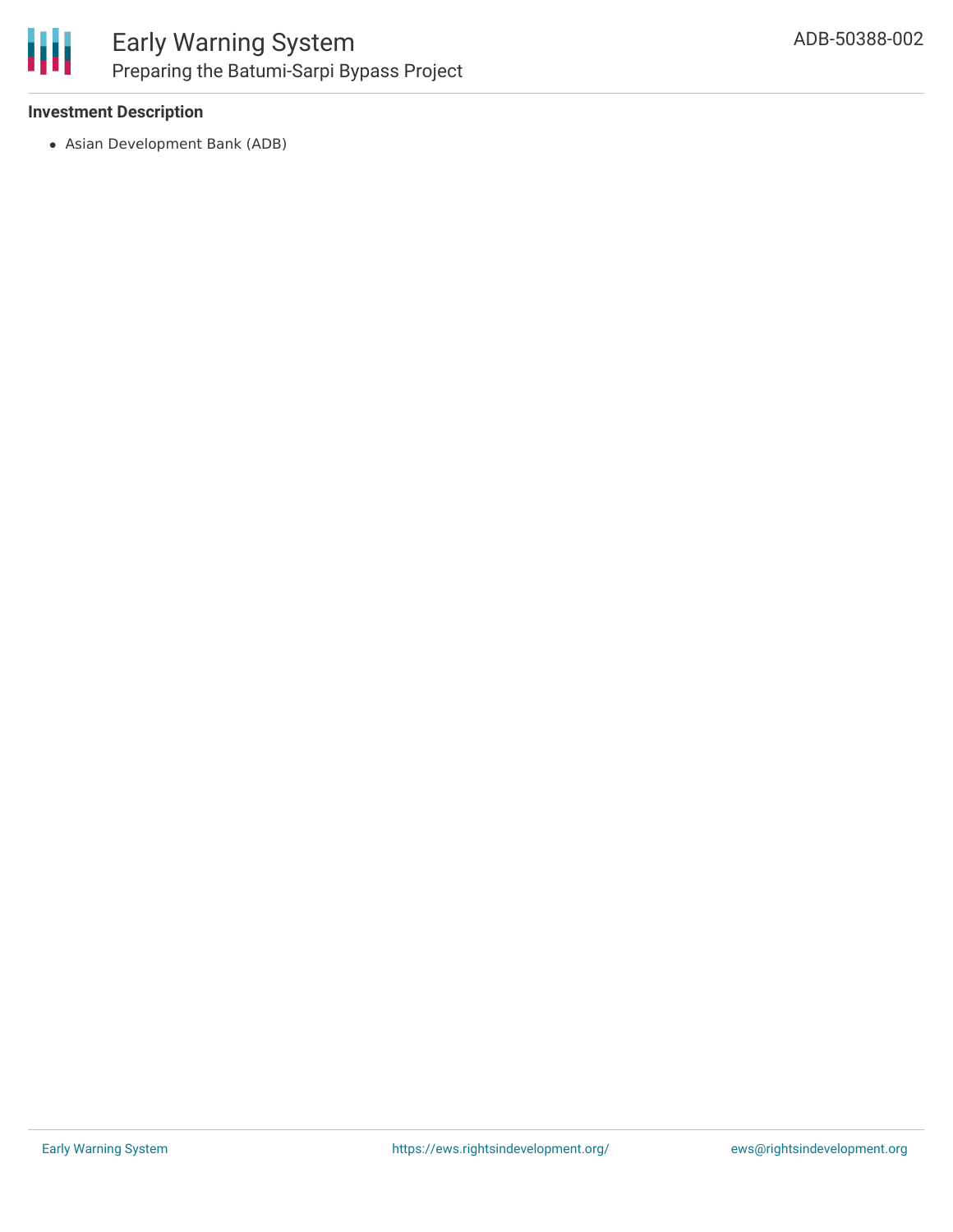

#### **Contact Information**

No contact information available at time of writing.

#### **ACCOUNTABILITY MECHANISM OF ADB**

The Accountability Mechanism is an independent complaint mechanism and fact-finding body for people who believe they are likely to be, or have been, adversely affected by an Asian Development Bank-financed project. If you submit a complaint to the Accountability Mechanism, they may investigate to assess whether the Asian Development Bank is following its own policies and procedures for preventing harm to people or the environment. You can learn more about the Accountability Mechanism and how to file a complaint at: http://www.adb.org/site/accountability-mechanism/main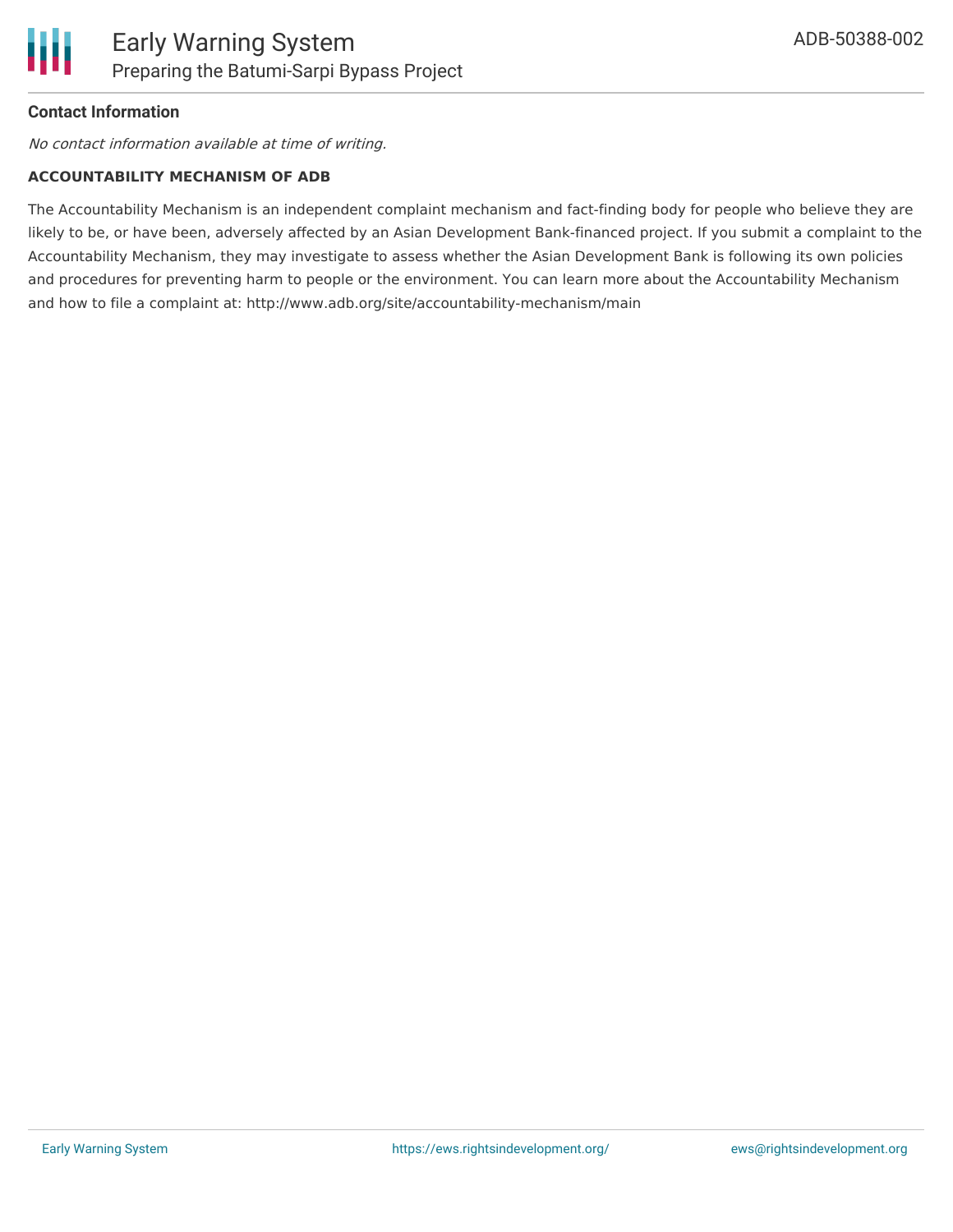

冊

## Early Warning System Preparing the Batumi-Sarpi Bypass Project

#### **Bank Documents**

• Project [Disclosure](https://ewsdata.rightsindevelopment.org/files/documents/02/ADB-50388-002.pdf) PDF [\[Original](https://www.adb.org/printpdf/projects/50388-002/main) Source]